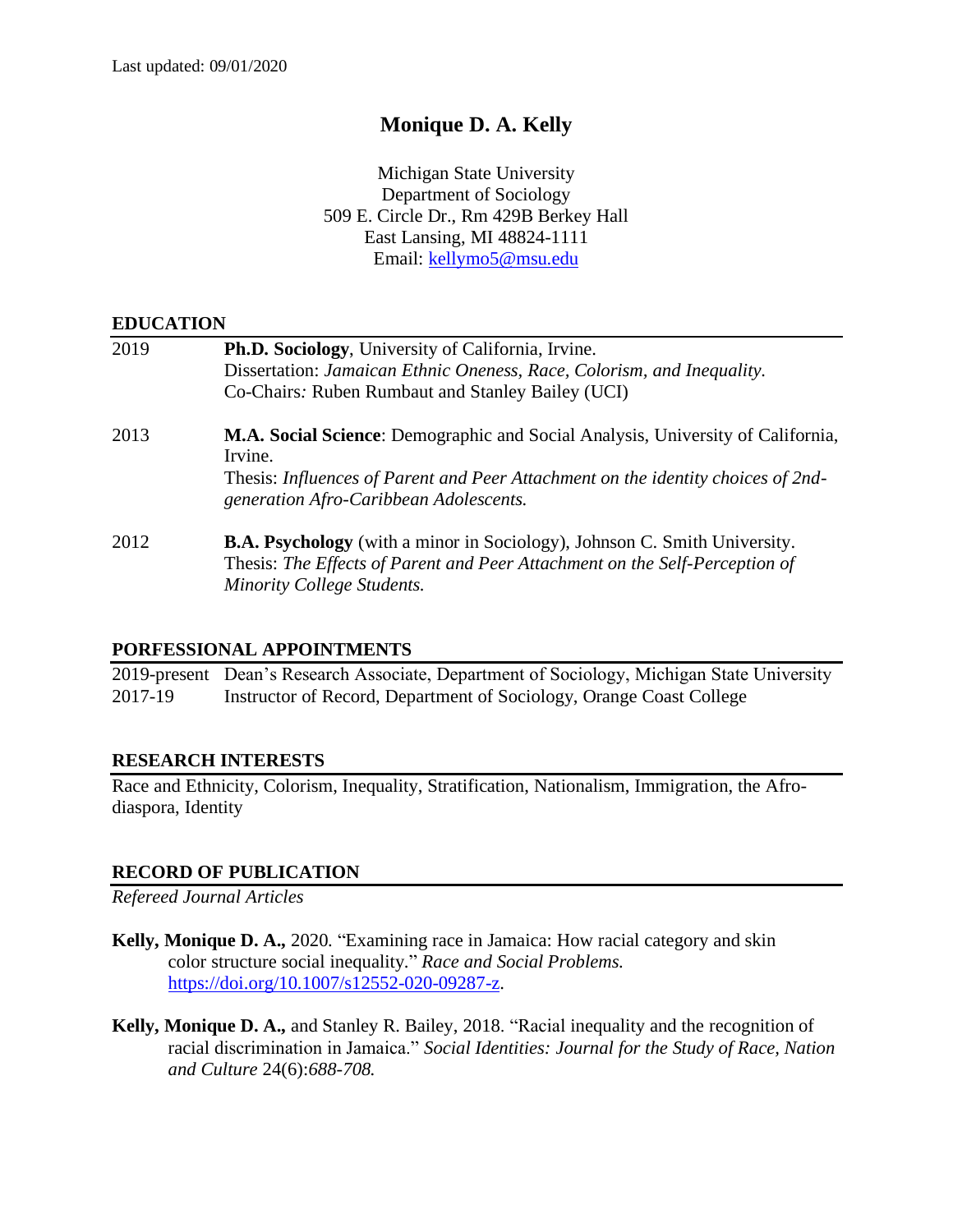*Book Review (Invited)*

**Kelly, Monique D. A.** 2020. *Book Review: Black Girl Magic beyond the Hashtag: Twenty-First-Century Acts of Self-Definition* Edited by Julia S. Jordan-Zachery and Duchess Harris. *Gender & Society*. [https://doi.org/10.1177/0891243220921163.](https://doi.org/10.1177%2F0891243220921163)

*Manuscripts under Review*

- **Kelly, Monique D. A.** "Racial mixing ideology and perceptions of racial discrimination in Jamaica." *Latin American and Caribbean Ethnic Studies.* (Submitted for initial review).
- **Kelly, Monique D. A.,** and Janelle O. Levy. 1 "The Chinese in Jamaica: Labor competition and national belonging." *Latin American and Caribbean Ethnic Studies.* (Submitted for initial review).
- **Kelly, Monique D. A**., and Stanley R. Bailey. "Race and inequality in the Anglo-Caribbean: The case of Trinidad and Tobago." *Socius: Sociological Research for a Dynamic World*. (Submitted for initial review).

*Manuscripts in Preparation*

**Kelly, Monique D. A**. "Hey, you brownin': Gender and the currency of lighter skin in Jamaica."

Bowman, Clifford, and **Monique D. A. Kelly**. "Race, unfair treatment, and perceptions of racial discrimination." (Tentative title)

# **AWARDS AND FELLOWSHIPS**

| 2019    | Chancellor's Club Fund for Excellence Fellowship, UCI         |
|---------|---------------------------------------------------------------|
| 2018    | Summer Research Grant, Sociology Department, UCI              |
| 2017    | Summer Research Grant, Sociology Department, UCI              |
| 2015    | Ford Foundation Predoctoral Fellowship (honorable mention).   |
| 2014    | Summer Research Grant, Sociology Department, UCI              |
| 2013-17 | UC Graduate Division Eugene Cota-Robles (ECR) Fellowship, UCI |
|         |                                                               |

# **GRANTS**

2018 Monique D. A. Kelly (Principal Investigator). Horowitz Foundation for Social Policy Research Grant. "Jamaican Ethnic Oneness, Race, Colorism, and Inequality." (research proposal submitted, not selected)

<sup>1</sup> Current graduate student at the University of California, Irvine.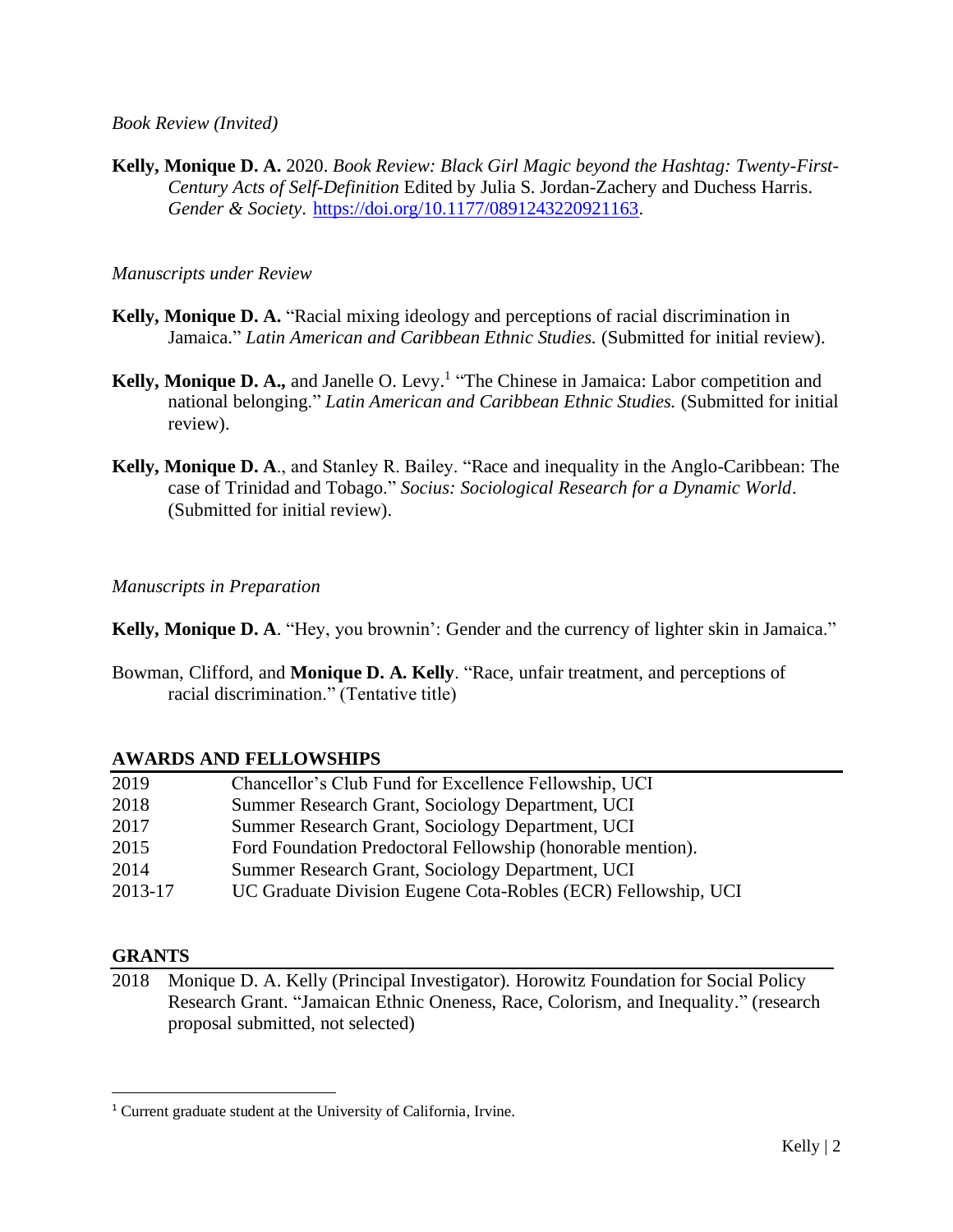### **CONFERENCE PRESENTATIONS**

| 2020 | "Racial mixing ideology and perceptions of racial discrimination in          |
|------|------------------------------------------------------------------------------|
|      | Jamaica." American Sociological Association 2020 Annual Meeting, virtual.    |
| 2020 | "The Centering of Hybridity in Contemporary Interpretations of Jamaican      |
|      | Nationhood: The Continued Raced Nature of National Identity." Eastern        |
|      | Sociological Society (ESS) Annual Meeting, Philadelphia, PA.                 |
| 2020 | "The Myth of Creole Multiracial Nationalism: How Labor Competition           |
|      | Exclude the Chinese from Jamaican National Belonging" Eastern Sociological   |
|      | Society (ESS) Annual Meeting, Philadelphia, PA.                              |
| 2019 | "Race, Skin Color, and Inequality in Jamaica." Eastern Sociological Society  |
|      | (ESS) Annual Meeting, Boston, MA.                                            |
| 2018 | "Race, Skin Color, and Inequality in Jamaica." American Sociological         |
|      | Association (ASA) Annual Conference, Philadelphia, PA.                       |
| 2017 | "Racial Inequality and the recognition of racial discrimination in Jamaica." |
|      | Pacific Sociological Association (PSA) Conference, Portland, OR.             |
| 2017 | "Racial Inequality and the recognition of racial discrimination in Jamaica." |
|      | University of California's Brews and Brains bi-weekly community              |
|      | engagement event, Irvine, CA.                                                |
| 2015 | "Identity Correspondence: Influences on the identities of Second-            |
|      | Generation Adolescents." American Sociological Association Annual            |
|      | Meeting, Chicago, IL.                                                        |
| 2015 | "Identity Correspondence: Influences on the identities of Second-Generation  |
|      | Adolescents". Eastern Sociological Association Annual Meeting, New York,     |
|      | NY.                                                                          |
| 2013 | "Influences of Parent and Peer Attachment on the identity choices of 2nd-    |
|      | generation Afro-Caribbean Adolescents". University of California, DASA       |
|      | Exit Paper Presentation, Irvine, CA.                                         |
|      |                                                                              |

# **TEACHING INTERESTS**

Racial/Skin Color Inequality and Stratification Nationalism and National Belonging Racial and Ethnic Relations in Latin America and the Caribbean Racial and Ethnic Relations in the United States Anti-blackness and The Afro-diaspora Immigrant Incorporation in the U.S.

### **TEACHING EXPERIENCE**

*Michigan State University (Instructor)*

SOC 214-22 H: Social Inequality (Spring 2020)

*Orange Coast College (Instructor)*

SOC A185: Analysis of Social Problems (Fall 2018 & Spring 2019)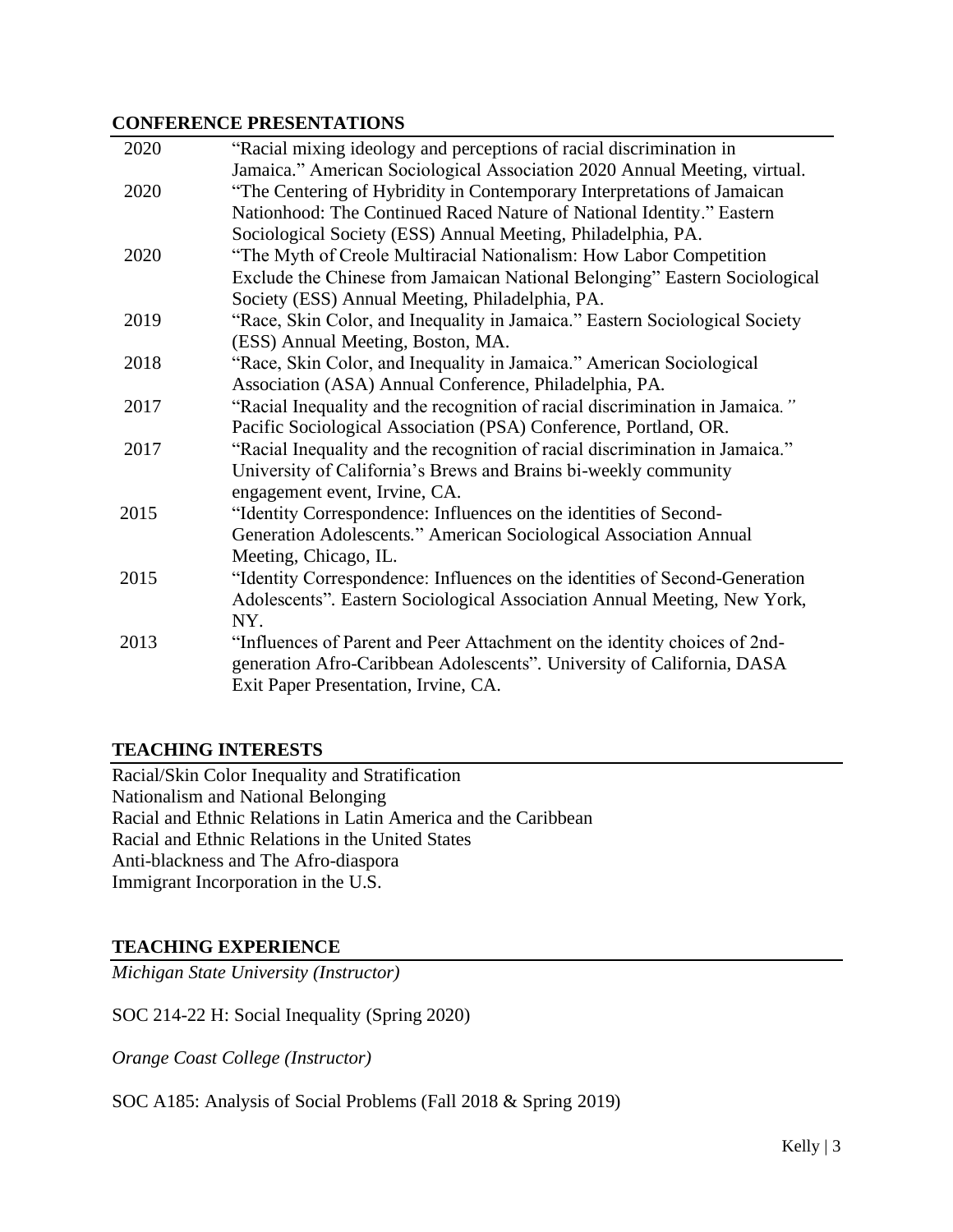### SOC A100: Introduction to Sociology (Fall 2017 & Spring 2018)

### *University of California, Irvine (Teaching Assistant)*

SOCIOL 62: Family and Intimate Relations (Fall 2018) SOC SCI 70C: Comparing Culture (Spring 2018) SOCIOL 173W: Social Inequality (Winter 2018 & Summer 2018)) SOCIOL 1: Introduction to Sociology (Fall 2017) SOCIOL 180A: Sociology Majors Seminar (Summer 2016) POL SCI 61A or CHC/LAT 64: Introduction to Race and Ethnicity (Winter 2015 & Spring 2016) SOCIOL 3: Social Problems (Winter 2016) SOC SCI 66: Introduction to Gangs (Fall 2015) SOCIOL 167AW or CHC/LAT 148W: Race and Ethnic Relations in the U.S. (Spring 2015) CHC/LAT 61: Chicano Studies I (Fall 2014) SOCIOL 62: Marriage and Families (Summer 2013) SOCIOL 68A or CHC/LAT 65: Ethnic and Immigrant America (Spring 2013)

### **PROFESSIONAL SERVICE**

*Service to the University*

| 2017-19 | <b>Committee Member, Navigating Microaggressions in Academia</b> |
|---------|------------------------------------------------------------------|
|         | Workshop, UC Irvine Diverse Educational Community and Doctoral   |
|         | Experience: School of Social Sciences Council                    |

#### *Service to the Department*

| 2020    | <b>Award Committee Member, Department of Sociology. Michigan State</b><br>University                  |
|---------|-------------------------------------------------------------------------------------------------------|
| 2017-19 | <b>Sociology Department Representative, UC Irvine Diverse Educational</b>                             |
|         | Community and Doctoral Experience: School of Social Sciences Council.                                 |
|         | <b>Mentor Coordinator, UC Irvine Sociology Graduate Student</b>                                       |
|         | Association.                                                                                          |
| 2017-18 | Fifth years + Cohort Representative, UC Irvine Sociology Graduate                                     |
|         | <b>Student Association.</b>                                                                           |
| 2017-18 | Mentor, UC Community College to PhD (CC2PhD) Scholars Program.                                        |
| 2017    | <b>Mentor, UC Irvine Diverse Educational Community and Doctoral</b>                                   |
|         | Experience: Competitive Edge Summer Research Program (a summer                                        |
|         | research program for 1 <sup>st</sup> -year, diverse, graduate students).                              |
| 2016-17 | Fourth-years Cohort Representative, UC Irvine Sociology                                               |
|         | Graduate Student Association.                                                                         |
| 2014-17 | <b>Mentor</b> , UC Irvine Sociology Department (mentor for incoming first-year<br>graduate students). |